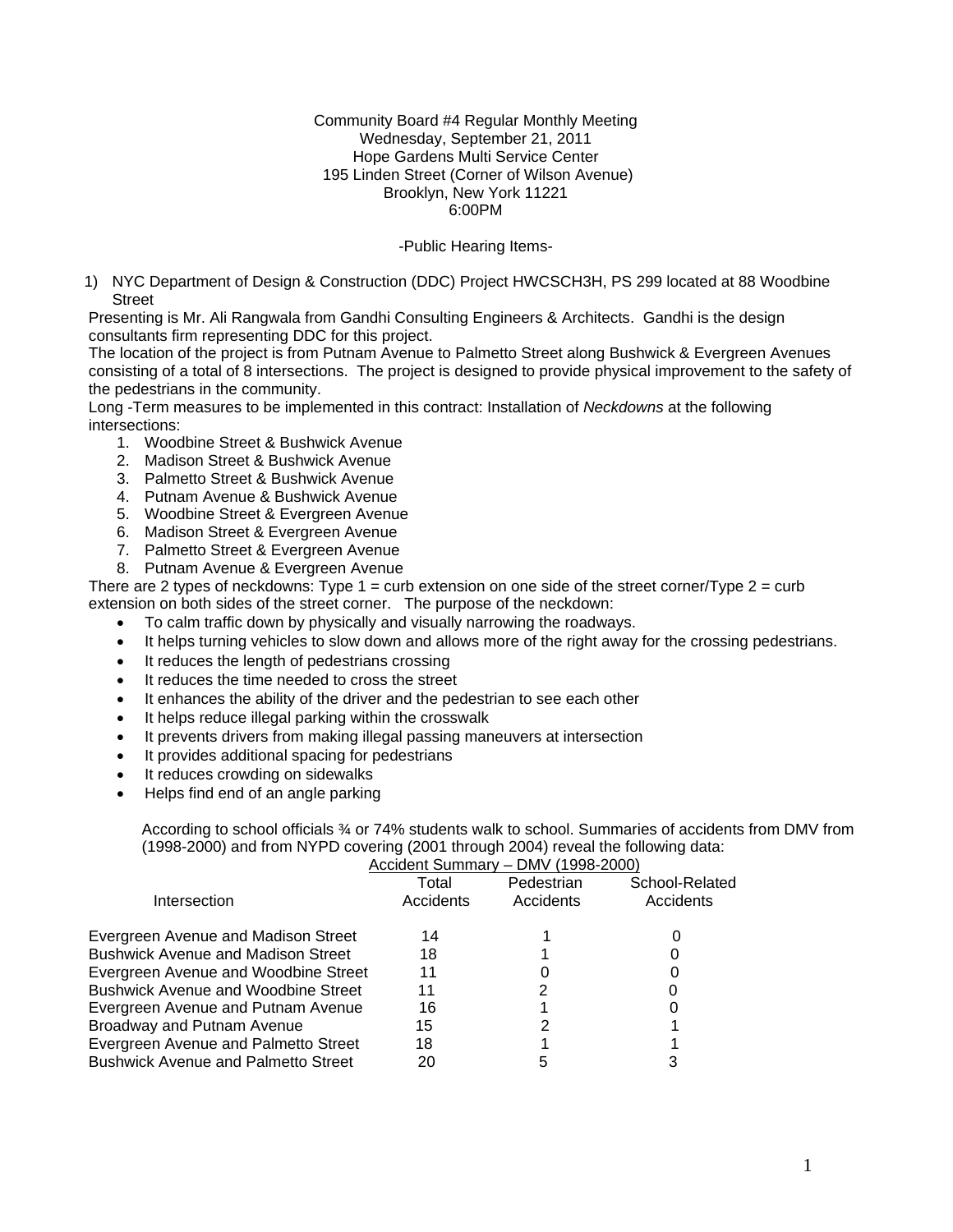## Accident Summary – NYPD (2001-2004)

| Intersection                               | Total<br>Accidents | Pedestrian<br>Accidents | School-Related<br>Accidents |
|--------------------------------------------|--------------------|-------------------------|-----------------------------|
|                                            |                    |                         |                             |
| Evergreen Avenue and Madison Street        | 14                 |                         |                             |
| <b>Bushwick Avenue and Madison Street</b>  | 21                 |                         |                             |
| Evergreen Avenue and Woodbine Street       | 12                 |                         | 2                           |
| <b>Bushwick Avenue and Woodbine Street</b> | 30                 |                         |                             |
| Evergreen Avenue and Putnam Avenue         | 8                  |                         |                             |
| Broadway and Putnam Avenue                 | 26                 |                         |                             |
| Evergreen Avenue and Palmetto Street       | 20                 |                         | 0                           |
| <b>Bushwick Avenue and Palmetto Street</b> | 34                 |                         | N/A                         |

Contractors are scheduled to start bidding on the project in the summer of 2012 and the program will start in the spring of 2013.

Questions were entertained

Mr. Raul Rubio: When was this study done?

Answer: The project is based on a study that was done in 2005 in which the data was obtained in 2004 from the Department of Transportation.

Question: Why did it take so long?

Answer: It takes about 2-3 years for funding to come through from the Federal Government. However they have the funding now.

The bidding process will not take that long it will mostly involve the design and survey.

Mr. Austen Martinez: Who will be responsible for sidewalk repairs by this project?

Answer: The Department of Transportation will be responsible for the curb extension of the sidewalk and repairs. Ms. Whitted: Will DOT's responsibility be in writing for the homeowners? We do not want homeowners to have a problem 5 years later and say that Community Board #4 supported a project and now there is a problem. DOT will have to put it in writing that they will be responsible for any sidewalk or underground piping damage that occurs due to this project.

Ms. Martha Brown: What will happen to the bicycle lanes? Will this project cause less space for them? Answer: The bicycle lanes will not be affected because they are beyond the parking lanes. Parking lanes are about 8 feet wide so bicycles lanes will not be affected.

Mr. Odolph Wright: Why is there not a traffic signal on the corner of Evergreen, Woodbine & Madison? Answer: The intersection did not qualify for a traffic signal light based on the number of pedestrian crossing. Ms. Barbara Smith: How much will the project cost?

Answer: The total project with 4 schools, Mr. Rangwala did not have an exact amount for PS 299 the cost is roughly \$50-60,000. This price also includes all work done underground, for example the water pipes, catch basin, relocating traffic signal, etc.

Question: A gentleman in the audience questioned the use of a simulated model stating that if the work is not done properly it will have to be destroyed and done over again if it does not work.

Answer: We used a FDNY fire truck for an earlier project downtown Brooklyn. The truck was made to perform turning test in simulation. The corners measure the same dimensions as what's being proposed. The FDNY requires at least 25ft for their trucks to turn, the curb extensions that are proposed will not be more than 25 feet. There will be a sign on the corner letting motorist know that there is a curb extension. During the winter time when there is snow on the ground, drivers will know that the curb has been extended even if it is not visible to the eye.

Ms. Claudette Workman, New York Department of Transportation Brooklyn Borough Commissioners' Office: This is being done because these locations do not warrant a stop signs or traffic signals. This is a pedestrian safety project for those children and seniors that travel these locations daily. She stated that even though she understands the audience's concerns, it is the Department of Transportation's priority to make things safe for the children and seniors in the area.

This is not the first project of this kind stated Ms. Workman. In the past they have reached out to the Department of Sanitation during these projects with regards to the snow and the Sanitation's trucks have been able to turn, clean and plow the streets without a problem. Since the project will not start for another two years Ms. Workman said that they will monitor Bushwick this winter.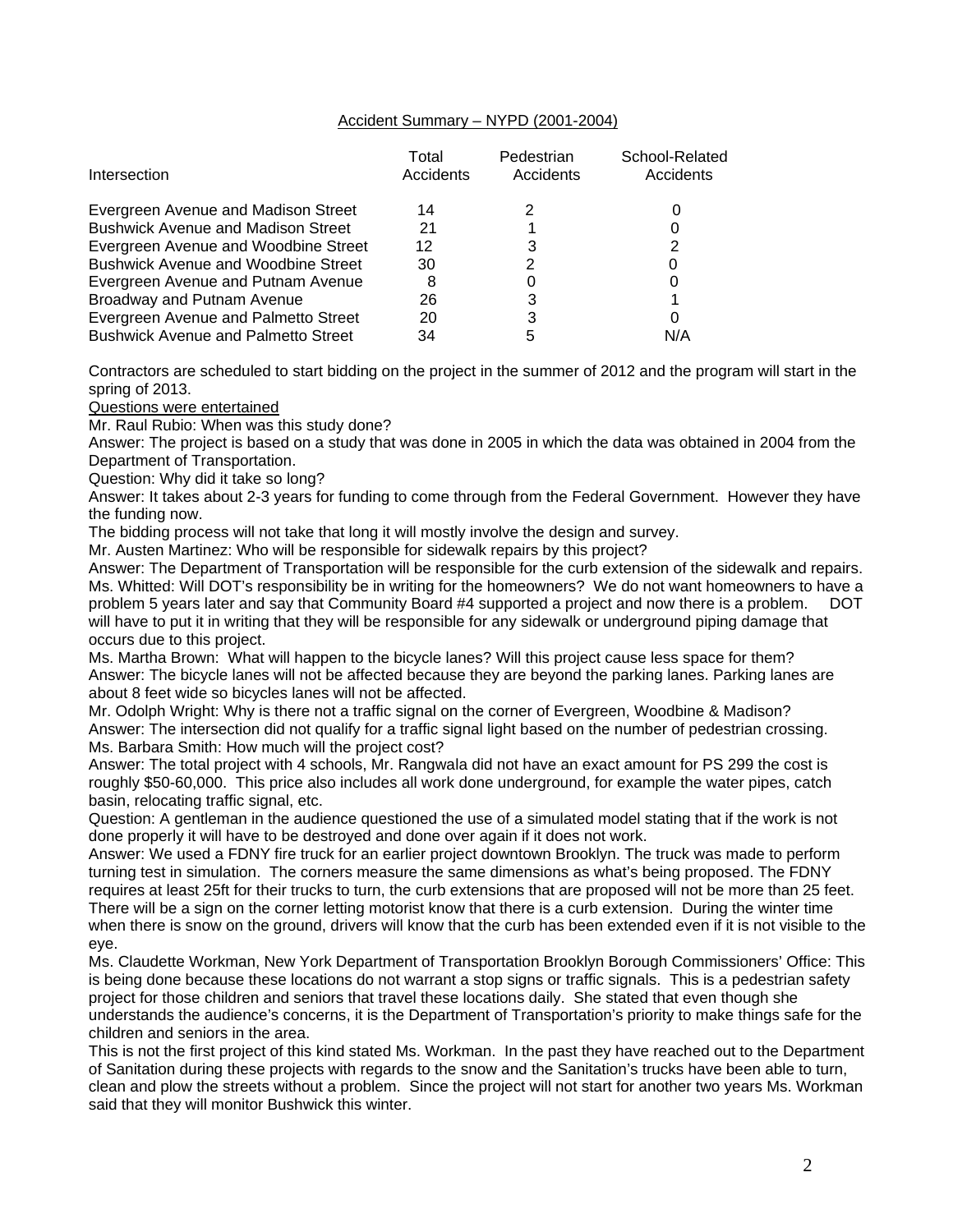Ms. Dent thanked Ms. Workman and Mr. Rangwala for their presentation. She thanked them for allowing the board and the audience to ask questions and for giving answers that made since to all.

2) Brooklyn Public Library's New Technology Project & Job Readiness Classes at the Dekalb and Washington Irving Branches - Judy Kamilhor, Coordinator of Digital Literacy Outreach – Brooklyn Public Library, 10 Grand Army Plaza, Brooklyn, New York 11238, 718-230-2014

The Brooklyn Public Library will distribute 95 laptops to 8 branches in the Bushwick, Bedford-Stuyvesant and Brownsville sections of Brooklyn they are: Brownsville, Bushwick, Dekalb, Macon, Marcy, Saratoga, Stone Avenue and Washington Irving. The Washington Irving branch will receive 15 laptops & the Dekalb Branch will receive 10 laptops.

In addition Brooklyn Public Library customers at these libraries will benefit from more of the following:

- Computer classes increase from 1 to 3 classes a week
- Job-readiness workshops
- One on one job readiness sessions
- Staff on hand to provide assistance and answer questions

The Dekalb & Macon Branches will now be open 6 days a week. The sessions for use of the laptops are 2 hours. The internet sites will be filtered so young ones and others will not be able to go on restricted sites. Users will have to reserve the use of the laptops and they are on a first come first basis. Please Note:

- Adult patrons must have valid library cards and government issued photo ID. Green library cards are required, the white library cards are no longer valid
- Young adult patrons must have valid library cards and school ID
- Printing is available from these laptops; computers are for use in the library only.

For more information, visit online at www.brooklynpubliclibrary.org or call 718-230-2100.

The Chairperson, Ms. Julie Dent asked the District Manager, Ms. Nadine Whitted to call the first roll call at 7:17PM.

**Roll Call:** 30 members present constituting a quorum.

## **Chairperson's Report:**

The Chairperson asked for the acceptance of the previous meeting's minutes. The previous meeting's minutes was accepted by Mr. Robert Camacho and second by Ms. Barbara Smith. All members present were in favor.

The Chairperson welcomed everyone in attendance to the September 21, 2011 meeting. She greeted the audience with enthusiasm for the upcoming year of activities as they jointly address the issues and services needs in the district.

She then asked that the Elected Officials and/or their representatives to introduce themselves and to give out their respective addresses and telephone numbers.

1) Antonio Reynoso – Councilmember Diana Reyna, 217 Havemeyer Street, 718-963-3141

- 2) Yamilka Mena Councilmember Diana Reyna, 217 Havemeyer Street, 718-963-3141
- 3) Cathy Holdmeister Assemblyman Vito Lopez, 434 South  $5<sup>th</sup>$  Street, 718-963-7029

Representatives from City, State or Federal Agencies:

- 1) Ben Colombo, Dept. of Buildings, 210 Joralemon Street
- 2) P.O. Wright, NYPD 83<sup>rd</sup> Pct. 480 Knickerbocker Avenue, 718-574-1605
- 3) P.O. Fox, NYPD 83<sup>rd</sup> Pct. 480 Knickerbocker Avenue, 718-574-1609
- 4) William Fitchell, FDNY, B28, 718-965-8328

Representatives from Community Based Organizations:

1) Judy Kamilhor, Coordinator of Digital Literacy Outreach – Brooklyn Public Library, 10 Grand Army Plaza, Brooklyn, New York 11238, 718-230-2014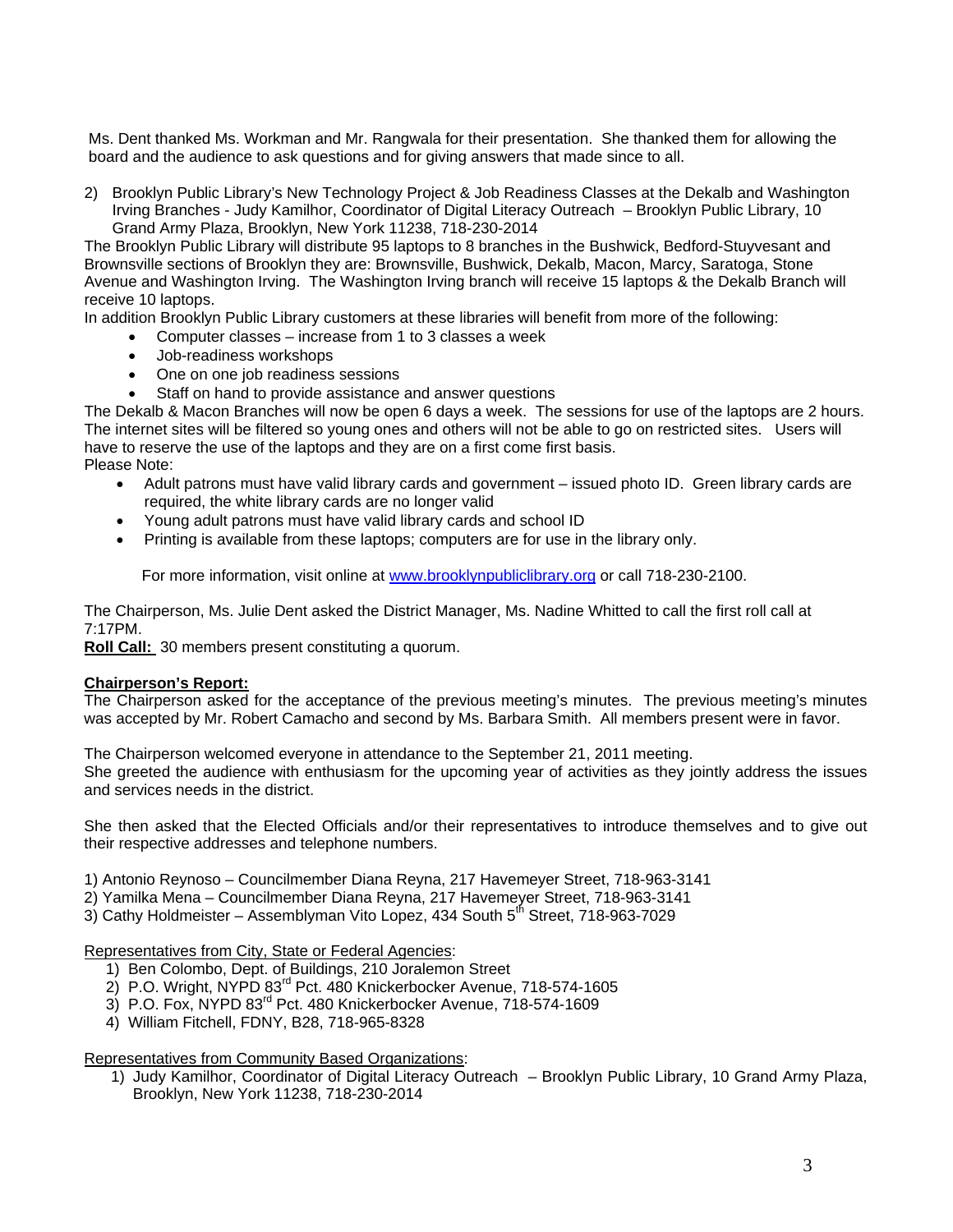- 2) Ishmael Feliciano, RBSCC, 217 Wyckoff Avenue, 718-366-3800
- 3) Richard Rivers, P.P.E.E.,347-770-8343
- 4) Magdalena Mangual, Wyckoff Heights Hospital Center, 718-508-4669

Ms. Dent announced her selection of committee chairpersons for the 2011-2012 year:

Arts and Culture Committee (ACC) Ms. Laura Braslow Civic and Religious Committee (CRC) Ms. Elvena Davis Economic Development Committee (EDC) Mr. Odolph Wright<br>
Environmental/Transportation Committee (EPT) Mr. Eliseo Ruiz Environmental/Transportation Committee (EPT) Health/Hospital/Human Service (HHH) Ms. Mary McClellan<br>Housing/Land-Use Committee (HLU) Ms. Martha Brown Housing/Land-Use Committee (HLU) Parks and Recreation Committee (PRC) Mr. Robert Camacho Public Safety Committee (PSC) Ms. Barbara Smith Sanitation Committee (SAN) Mr. Raul Rubio Youth & Education (YEC) Ms. Virgie Jones Senior Citizens Committee (SCC) Ms. Saundria Simmons

Ms. Dent thanked the chairpersons in advance for their hard work and dedication to their community. She stated that the public is invited to attend and participate at the committee meetings however they are not allowed to vote on any of the recommendations.

Council Member Daniel Halloran, 3<sup>rd</sup> mailed a letter to Ms. Dent regarding two pieces of legislation that he introduced to the NYC City Council which are designed to strengthen the role of Community Board in the variance process. The Community Board has an important advisory role when applications are submitted for variances. It is documented that the Board of Standard and Appeals (BSA) often time ignores the will of the Community Board and grants variances contrary to the community's support.

The Council Member is hoping that Community Board #4 supports these bills and encourages the local NYC Council Members to support them as well.

The Chairperson will forward this information to the Housing and Land use Committee for review and recommendation. A copy of the Council Member's letter can be obtained at the office of the District Manager a copy was also attached to the chairperson's report.

Update: Knickerbocker Square Project, NYC Design – Public Design Commission of the City of NY considered the designs and the construction of the Knickerbocker Plaza to be located at Knickerbocker Avenue, Greene Avenue & Myrtle Avenue. The first round of the project was given unanimous approval with the understanding that there is a sign explaining the historical significance of the street and neighborhood names.

As an educator Ms. Dent believes in the full partnership of education, first beginning at home, then school and community. She encourages families to be fully engaged in the education of their children. She shared the new list of school principals, parent coordinators and their phone numbers for the district. Next month she will provide a list of private schools, daycare centers and head starts in the community.

Wyckoff Heights Medical Center in collaboration with The League of United Latin American Citizens (LULAC) invites you to their Hispanic Heritage Month's Celebration with a Men's Health Symposium - Preparing Men for their Challenges.

Location: Wyckoff Heights Medical Center, 374 Stockholm Street, Brooklyn, NY 11237

Date: Friday, September 23, 2011

Time: 9:30AM – 12:00PM

The Panel speakers will discuss and answer questions related to health, health disparities for seniors, managed care and home health options. A light breakfast will be available. For more information please contact: Jannitza Luna-Dilan at 718-508-4639

Ms. Dent acknowledged the ten year anniversary of 911 by addressing a letter to all of the FDNY stations in the community. She asked for a moment of silence in their respect and then the letter was read.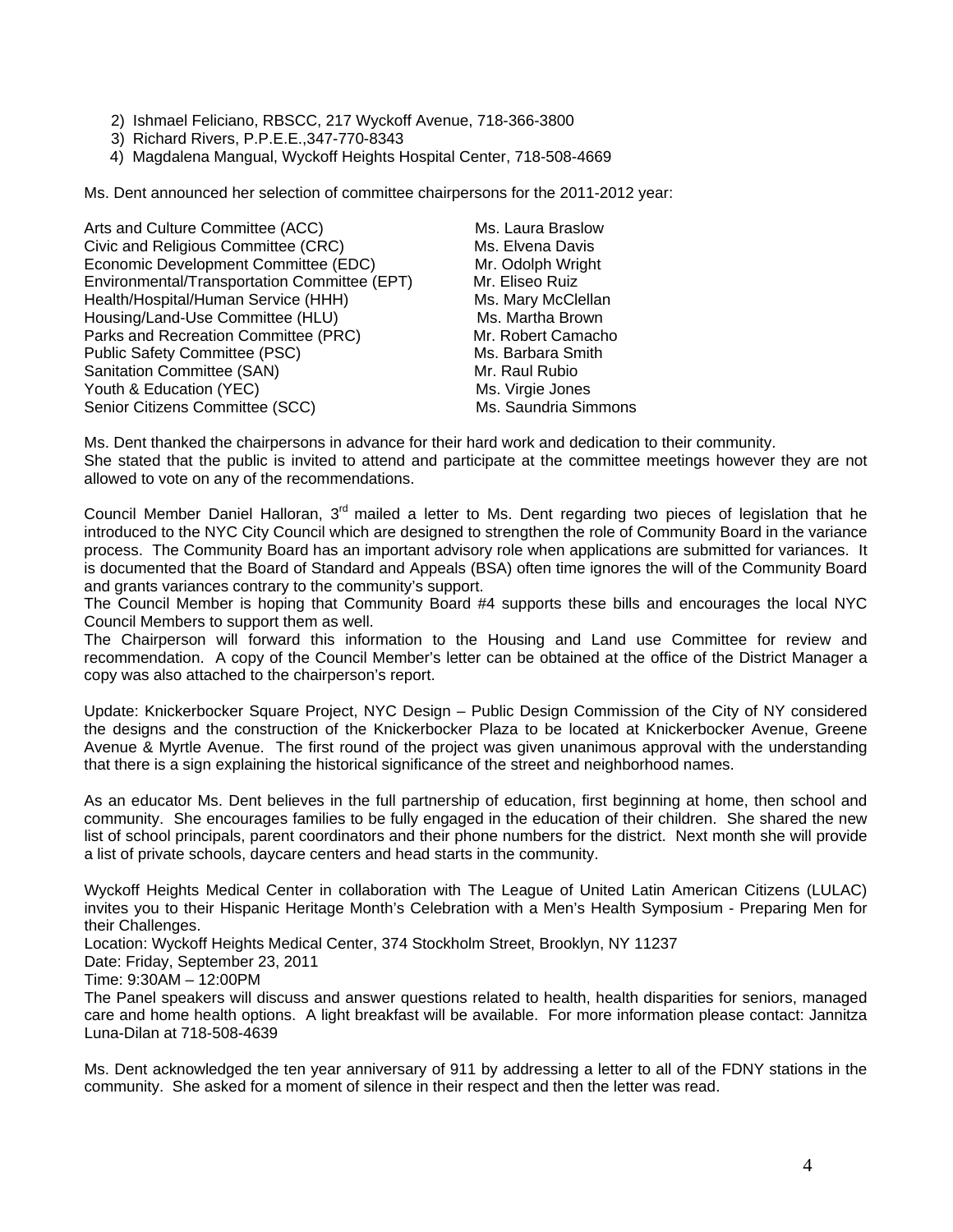## **District Manager's Report:**

Ms. Nadine Whitted welcome everyone back from their summer vacation and stated that the community Board is ready to get started with the many meetings and public sessions. It is the desire of the Community Board to bring the Bushwick Community information from agencies and organizations that would enhance the lives of residents living in the district. Information about changes or additional services that impact the quality of life or level of services is what is brought to the community.

Over the summer the Community Board worked very closely with the 83<sup>rd</sup> Precinct and the Mayor's Office of Street Activity Permits (SAPO). The Community Board has coordinated 107 requests for street closings: block parties, religious ceremonies, etc. The board was also involved in the processing of PlayStreet applications where the streets were closed off from traffic, Monday through Friday throughout the months of July and August. The District Manager stated that the new procedure of applying for street closing online has been a daunting experience for some and very easy for others. The board was told that the new process was needed to alleviate the large amount of paperwork and to have a more coordinated process, however the verdict is still out as we have found that the system still needs some fine tuning. The board will continue to work with the Mayor's Office to make sure that the people living in Community District #4 still will have an enjoyable experience at local ceremonies and keep up with the times by applying online.

A great part of the planning and work of the Parks and Recreation Committee has been establishing schedules and playing time for local sports organization representing the youths of the community. Over all it has been a good thing stated the Ms. Whitted however, unfortunately she has been made aware of many injustices which is not a good representation of the work that they do. This has resulted in some changes that are to take place. The board and the community will learn more about these developments next month.

The NYC Department of Health and Mental Hygiene have experience budgetary issues that has resulted in the staff re-assignment of Ms. Evelyn Ortiz, who will no longer work in Brooklyn Bushwick area. Ms. Zulma Novoa has been assigned to cover the Bushwick area and is now our main contact person to the DHOMH. Her responsibilities will include attending Community Board #4's monthly meetings as well as the District Cabinet, Health Committee and the 83<sup>rd</sup> Precinct meetings. She can be reached at 646-253-5855 or znovoa@health.nyc.gov.

The School Construction Authority has notified the board, neighbors and parents of students attending I.S. 383 of the second phase of the Boiler conversion project beginning the week of September 12, 2011. The expected completion date is April 2012. A construction fence will be placed on the sidewalk closed to the school on Greene Avenue which will cause a diversion of pedestrian traffic away from the sidewalk. The next phase will begin the installation of a temporary boiler inside the fence. This structure will remain in place until the end of the project. The work will not interrupt the learning environment as the work will take place after school hours and on weekends and school holidays. The Project Support Manager Ms. Yvette Knight can be reached at (718)472- 8199 or yknight@nycsca.org for questions or further information.

The NYC Food and Fitness Partnership established three health bodegas in the District:

- 1. Linden and Wilson Deli 338 Wilson Avenue
- 2. Geramarte Grocery Deli 313 Wilson Avenue
- 3. Dominguez Grocery 1004 Flushing Avenue

Currently Food and Fitness will be recruiting other Bodegas to take part in this program, as well as looking for community sponsorships of the "Healthy Bodegas". During the month of October NYC Food and Fitness and the Department of Health and Mental Hygiene will host a training class in Bushwick.

NYC Office of Administrative Trails and Hearings OATH recently expanded its jurisdiction by now overseeing the operations of the administrative court that is responsible for holding hearing on Notices of Violations issued by the Department of Health of Mental Hygiene. As a new division of OATH the Health Tribunal is independent from the agency that issues violations and OATH's expertise in tribunal administration means that recipients of Notices of Violations will receive access to impartial and timely hearings. Since 2008 OATH has overseen the operations of the Environmental Control Board, which was previously managed by the Department of Environmental Protection.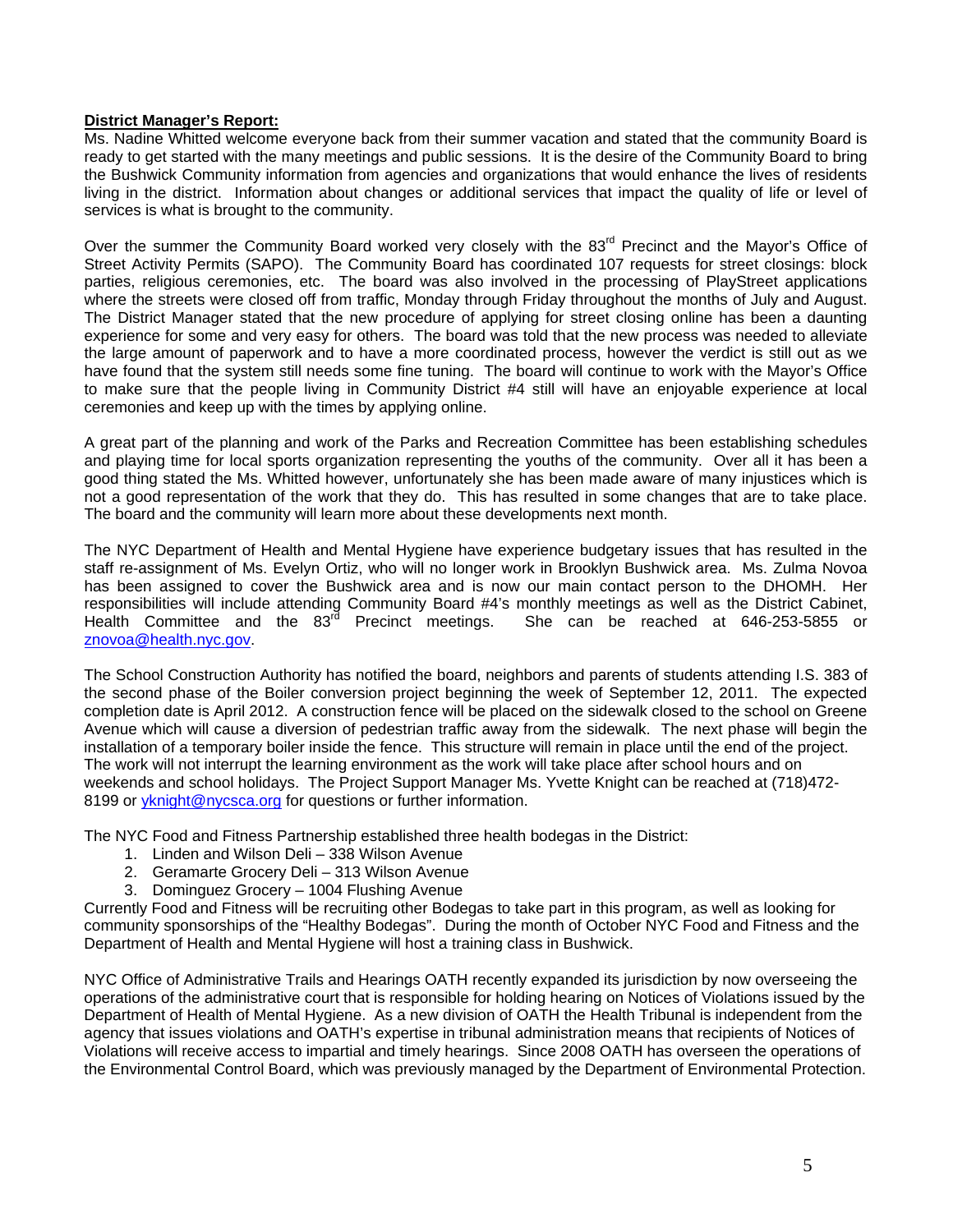OATH now offers an appeal process online for those who wish to challenge a decision after a hearing. Filing an appeal can be done via online submission or by mail, using a simple application for on OATH's website: www.nyc.gov/oath.

Cristo Rey Brooklyn HS (formerly Lourdes Academy High School) has a Corporate Work Study program (CWSP) where students receive work experience and enables students to earn approximately 65% of their tuition working for corporations and non profit organizations. Becoming a Non profit Sponsor is more realistic due to the economic climate – the sponsor will receive:

- Free service from a trained team of students from 9:30-5:00PM, Monday –Friday
- No administrative overhead
- No additional employee expenses

Support from Cristo Rey Brooklyn's CWSP Coordinators

Ed Davey and Jennifer Zimmerman are available to discuss further information (718)455-3555

The Citizens Committee for New York City and NYC Service invite your volunteer-led neighborhood group to apply for a block transformation grant and receive:

- Grants from \$500 to \$1,000
- Support from City agencies including the Department of Transportation, Sanitation and Parks & Recreation to help revitalize your block!
- Assistance with local media coverage for your event

Important Dates: November 8, 2011, Application Deadline

 Early December 2011, Grantees Announced Mid-December, 2012, Orientation

April – June, 2012, Project Implementation

If interested in learning more about the grant, please contact: Saleen Shah, 212-822-9566 or email: sshah@citizensnyc.org

To download application please visit; http://www.citzensnyc.org/grants/love\_your\_block.html

Effective August 15, 2011, the Bushwick NY Social Security Office will be open to the public Monday through Friday from 9:00am to 3:30pm. This reduction of 30 minutes each weekday is due to budget cuts. While the agency employees will continue to work their regular hours, this shorter public window will allow them to complete face-to-face service with the visiting public without incurring the cost of overtime.

Most Social Security services do not require a visit to an office. For example: Applying for benefits, signing up for direct deposit, replacing a Medicare Card, obtain a proof of income letter, inform them of a change of address or telephone #. You can do so at www.socialsecurity.gov or by calling toll free at 1-800-772-1212, for the hard of hearing call 1-800-325-0778

Raccoons – getting them off your property and out of your home: Raccoons can carry rabies and rabid raccoons have been found in New York City. To arrange for a raccoon to be picked up that appears to be staggering, convulsing, spitting, choking or frothing at the mouth call Animal Care and Control at 311, or your local police precinct.

To report a bite or to learn more about rabies visit nyc.gov/health or call 311

#### Recommendation:

Public Hearing Item #1: The Board voted to table the recommendation until they receive updated information from NYC Department of Design & Construction (DDC). The board requested that since the data that was used dated back to 2004, more current information is needed in order for a vote to be made.

The motion to request more updated information from the DDC was made by Mr. Odolph Wright and second by Ms. Martha Brown.

#### **Old Business:**

Mr. Odolph Wright: There is an increasing amount of liquor stores in the District. What is the process in opening one? What should be the proximity between stores? There seems to be an overwhelming amount of liquor stores in the community and this is a business that is not needed.